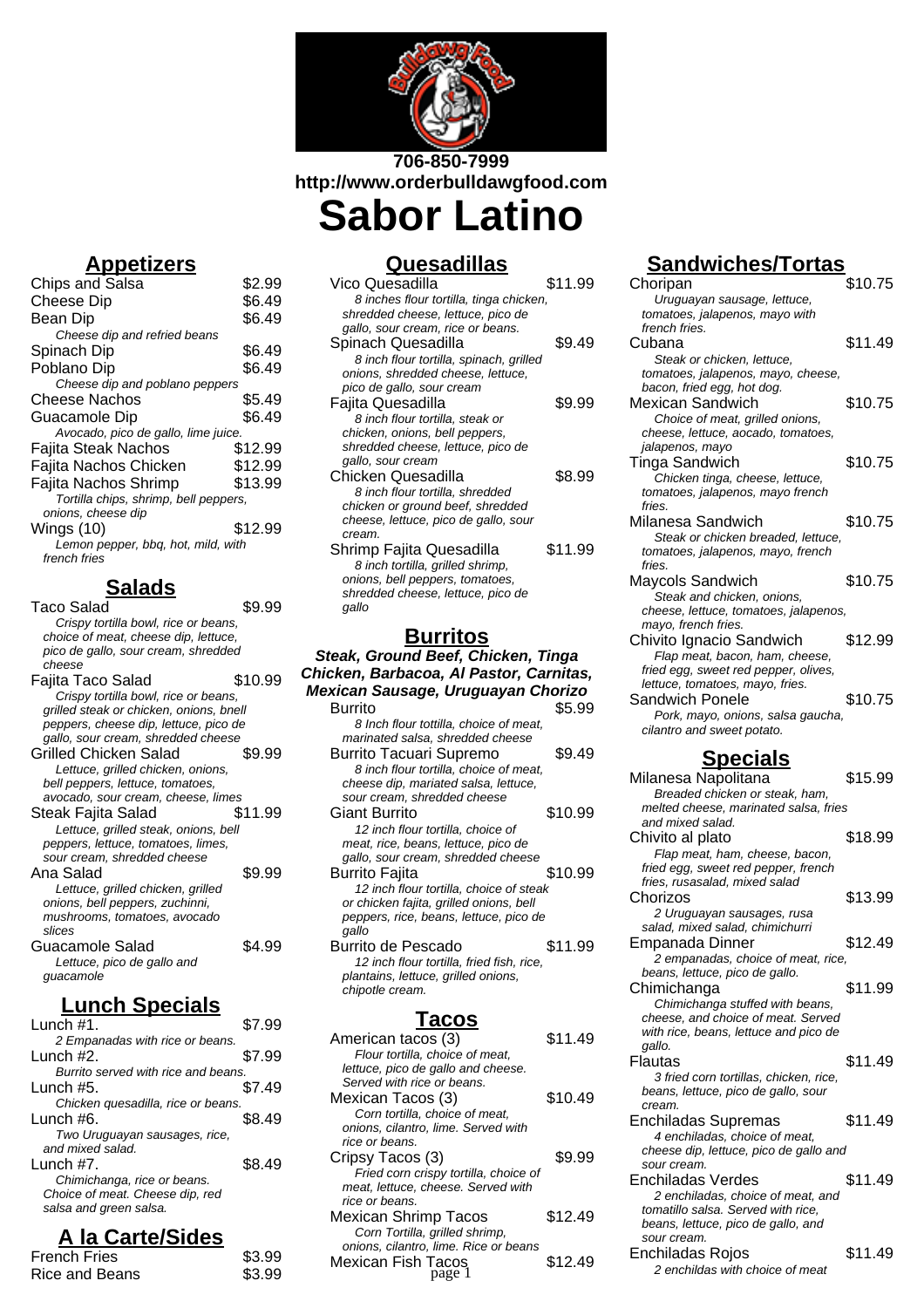| \$2.49 |
|--------|
| \$2.49 |
| \$2.49 |
| \$4.99 |
|        |
| \$2.25 |
| \$3.99 |
| \$4.99 |
| \$2.99 |
| \$2.25 |
| \$2.25 |
| \$4.25 |
|        |
| \$3.49 |
| \$3.99 |
| \$1.50 |
| \$0.75 |
| \$0.99 |
| \$1.25 |
|        |

| Corn tortilla, grilled fish, onions,<br>cilantro. lime. Rice or beans |         |
|-----------------------------------------------------------------------|---------|
| <b>Fried Fish Valeria Tacos</b>                                       | \$12.49 |
| Flour tortilla, fried fish, lettuce,                                  |         |
| chipotle cream, and black beans.                                      |         |

## **Fajitas**

| <u>ajitas</u>                                            |         |
|----------------------------------------------------------|---------|
| All fajitas are served with rice, beans,                 |         |
| lettuce, pico de gallo, sour cream, flour                |         |
| or corn tortillas                                        |         |
| Steak Fajitas                                            | \$14.99 |
| Steak, bell peppers, onions,                             |         |
| tomatoes                                                 |         |
| Chicken Fajitas                                          | \$14.99 |
| Chicken, bell peppers, onions,                           |         |
| tomatoes                                                 |         |
| Mixed Steak and Chicken                                  | \$15.99 |
| Fajitas                                                  |         |
| <b>Texas Fajitas</b>                                     | \$17.49 |
| Steak, chicken, shrimp served with                       |         |
| bell peppers, onions, tomatoes                           |         |
| Tapatias steak, chicken,                                 | \$16.99 |
| mexican sausage Fajitas                                  |         |
| Grill steak, chicken, mexican                            |         |
| sausage, bell peppers, onions,                           |         |
| tomatoes                                                 |         |
| Shrimp Fajitas                                           | \$16.99 |
| Grill shrimp, bell peppers, onions,                      |         |
| tomatoes                                                 | \$18.99 |
| Alambres Fajitas                                         |         |
| Grill steak, bell peppers, onions,<br>bacon, ham, cheese |         |
| Pork Fajitas                                             | \$15.99 |
| Fried pork, poblano peppers,                             |         |
| onions                                                   |         |
|                                                          |         |

#### **Empanadas**

**Steak, Ground Beef, Chicken, Tinga Chicken, Barbacoa, Al Pastor (pork), Carnitas (Fried Pork), Chorizo, Uruguayan Chorizo, Veggies, Ham and Cheese, Spinach and Cheese** 2 Empanadas  $$9.99$ Served with your favorite filling

# **Vegetarian**

| Veggie Quesadilla                      | \$9.25  |
|----------------------------------------|---------|
| 8 inch flour tortilla, cheese, grilled |         |
| onions, bell peppers, mushrooms,       |         |
| zuchinni, spinach, lettuce, pico de    |         |
| gallo, sour cream.                     |         |
| Veggie Fajitas For Two                 | \$23.99 |
| Grilled onions, bell peppers,          |         |
| mushrooms, zuchinni, spinach,          |         |
| tomatoes. Served with rice, beans,     |         |
| lettuce, pico de gallo and sour cream. |         |
| Served with flour or corn tortillas.   |         |
| Chiles Rellenos                        | \$11.99 |
| 2 Poblano peppers filled with          |         |
| mozzarella cheese, marinated salsa,    |         |
| cheese dip. Served with rice and       |         |
| beans.                                 |         |
| Cheese Enchiladas                      | \$10.99 |
| 2 enchiladas with American and         |         |
| Mozzarella cheeses. Choice of red      |         |
| sauce, green sauce, or cheese dip on   |         |
| top. Served with rice, beans, lettuce, |         |
| pico de gallo, sour cream.             |         |
| Vegetarian Empanadas                   | \$10.99 |
| 2 empanadas (spinach, grilled          |         |
| onions and cheese OR Onions, bell      |         |
| peppers, zuchinni, mushrooms,          |         |
| spinach and cheese). Served with       |         |
| rice and beans.                        |         |
| Vegetarian Taco Salad                  | \$9.99  |
| Crispy tortilla bowl, rice or beans,   |         |
| lettuce, pico de gallo, cheese dip,    |         |
| sour cream, shredded cheese,           |         |
| onions, bell peppers, mushrooms,       |         |
| zucchini, spinach, lettuce, sour       |         |
| cream, pico de gallo.                  |         |
| page 2                                 |         |

Order of rice, grilled steak, chicken, shrimp and cheese dip. Sopes \$11.49 2 sopes,choice of meat, beans, lettuce, pico de gallo, sour cream, parmesan cheese. Rice, beans. Gorditas \$11.49 2 gorditas, choice of meat, lettuce, pico de gallo. Served with sour cream, parmesan cheese, rice and beans. **Chicken** Tacuari Chicken \$15.75 Chicken breast, grilled onions, poblano peppers. Served with rice, beans, lettuce, pico de gallo, sour cream and avocado. Flour or corn tortillas. Pollo Rico \$14.99 Chicken breast, grilled onions, zuchinni, mushrooms, and cheese dip. Served with rice, beans, lettuce, pico de gallo and avocado. Flour or corn tortillas Nachito Chicken \$15.49 Chicken breast with ranchero salsa and cheese dip. Served with rice, beans, lettuce, pico de gallo, and sour cream. Served with flour or corn

and guajillo salsa. Served with rice, beans, lettuce, pico de gallo and sour

Arroz con Pollo  $$9.99$ Order of rice, grilled chicken and

Arroz con steak \$9.99 Order of rice, grilled steak and

Arroz Texas \$10.99

cream.

cheese dip

cheese dip/

tortillas. Hawaiian Chicken **\$16.48** Chicken breast, grilled onions, bell peppers, pineapple, and cheese dip. Served with rice, beans, pico de gallo, and sour cream. Served with flour or corn tortillas. Pollo a la Diabla  $$14.99$ Chicken strips, grilled onions, diablo salsa. Served with rice, beans, lettuce, pico de gallo, and sour cream. Served with flour or corn tortillas. Chicken Chipotle \$14.99 Chicken strips, grilled onions, and mushrooms in a creamy chipotle salsa. Served with rice, beans, lettuce, pico de gallo and sour cream. Served with flour or corn tortillas.

### **Seafood**

Filete a la Veracruz  $$15.99$ Tilapia, grilled onions, tomatoes, olives. Served with rice, lettuce, pico de gallo, sour cream and your choice of tortillas. Filete al Mojo de ajo  $$15.99$ Tilapia with grilled onions and garlic. Served with rice, lettuce, tomatoes and limes. Flour or corn tortillas. Camarones al Chipotle  $$15.99$ Shrimp, grilled onions, mushrooms, and creamy chipotle salsa. Served with rice, beans, pico de gallo, sour cream and your choice of tortillas. Camarones al moio de ajo \$15.99 Shrimp, grilled onions and garlic. Served with rice, beans, pico de gallo, sour cream and your choice of tortillas.

# **Steak**